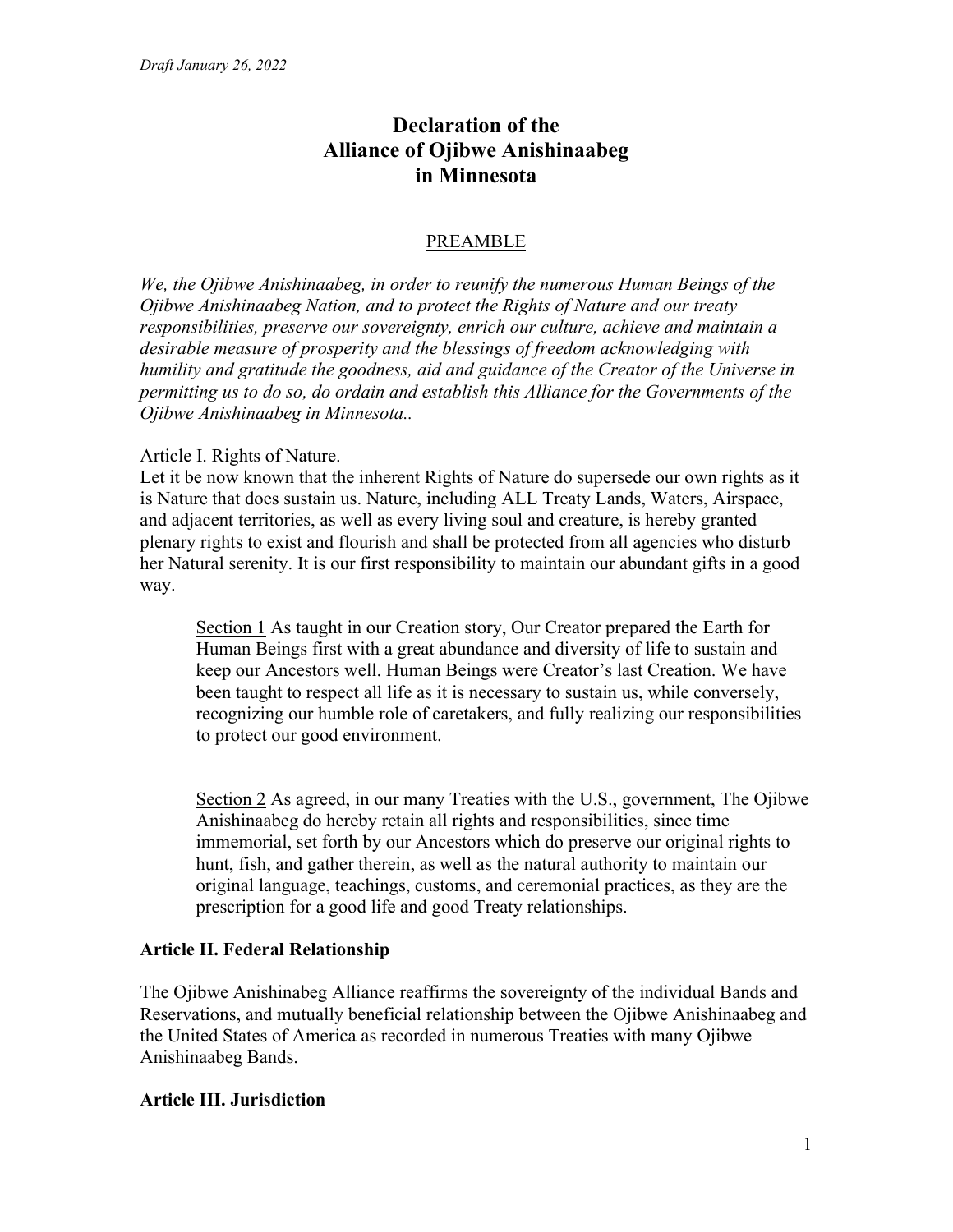The boundaries of Alliance territory shall be those described by the Treaties of its constituent reservations:

Section 1 The founding Reservations are those previously organized as the Minnesota Chippewa Tribe under Section 16 of the Act of June 18, 1934 (48 Stat. 984), as amended, which include White Earth, Leech Lake, Fond du Lac, Bois Forte, Grand Portage, Sandy Lake, and Mille Lacs.

Section 2 Additional Reservations may be admitted into the Alliance: upon the consent of each Reservation's governing body as well as by referendum vote of its People.

Section 3 The constituent Reservations of the Alliance retain the right to organize local government; adopt their own Constitutions; exercise rights retained specifically for them under Treaty; exercise inherent rights not expressly granted to the Alliance under this Declaration; and to adopt local rules, regulations, and legislation that does not abridge this Declaration of Alliance.

# Article IV. Citizenship

All citizens of the Alliance must be original enrollees, or descendants of original enrollees listed in prior governing documents sanctioned by the Act of June 18, 1934 (48 Stat. 984) and/or their descendants. The Alliance recognizes the basic rights retained by all People and groups affiliated with the Alliance, retained from time immemorial, to remain a separate and distinct People. Nothing in this Declaration shall be construed to prohibit the People of the Alliance's constituent reservations from pursuing their inherent right to govern themselves, provided that it does not diminish the jurisdiction of the Ojibwe Anishinaabeg Alliance as enumerated in this document.

Section 1 There shall be established in the Constitutions of the constituent Reservations, an Article defining and delineating the membership requirements of each Reservation.

Section 2 Membership, as used in this Article, refers to the process of enrolling at one of the constituent reservations which meet a lineal descent requirement.

# Article V. Distribution of Powers

The powers of the Alliance shall be vested into a General Assembly consisting of one member from each of the member reservations of the Alliance.

Section 1 Selection of General Assembly members must be delineated in the Constitution/ordinances of the individual reservations and may be by election, or by appointment, as determined by the membership of each reservation.